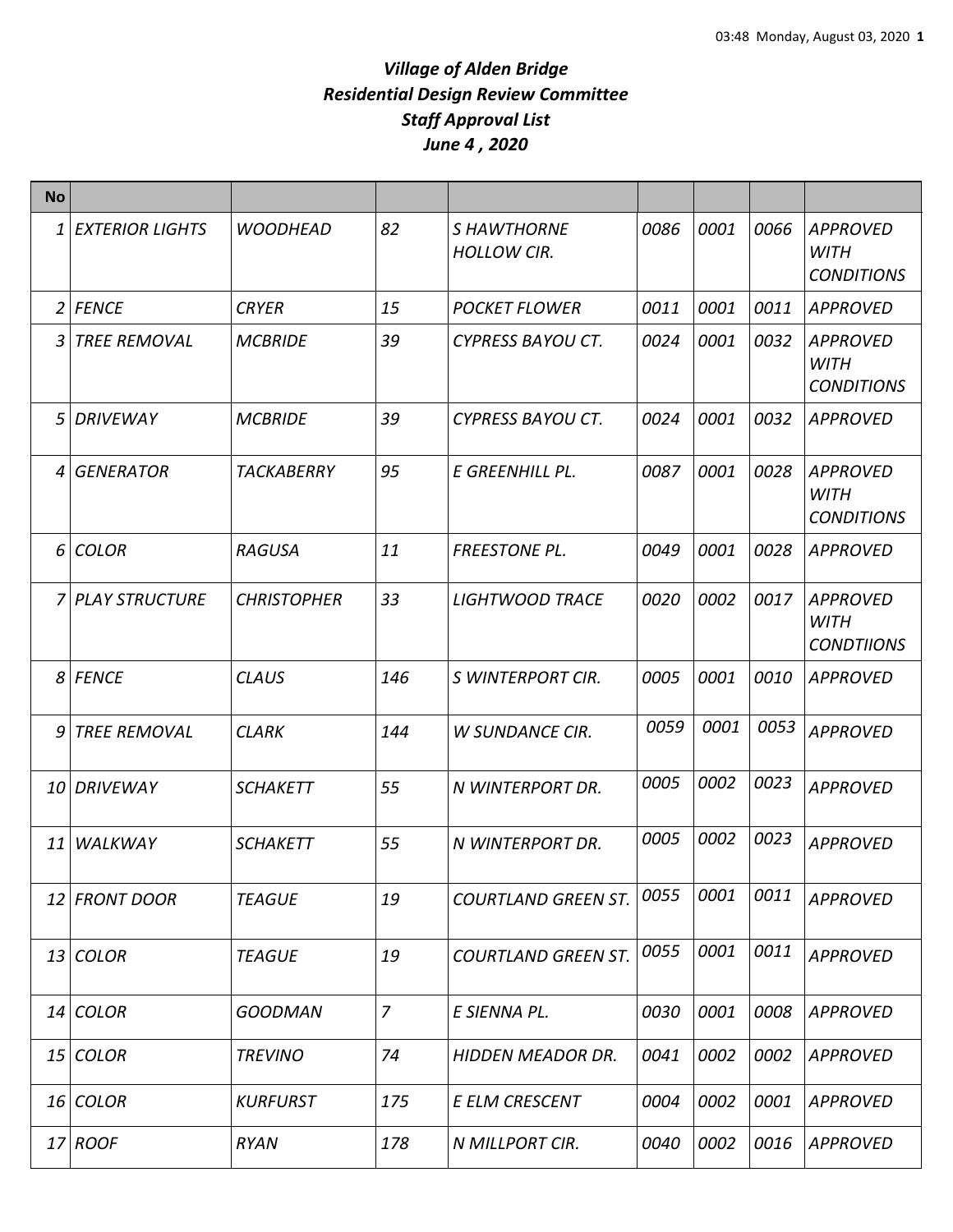| <b>No</b> |                                      |                 |                |                            |      |      |      |                                                     |
|-----------|--------------------------------------|-----------------|----------------|----------------------------|------|------|------|-----------------------------------------------------|
|           | 18 FENCE                             | <b>EDGE</b>     | 271            | N MAPLE GLADE CIR.         | 0038 | 0001 | 0024 | <b>APPROVED</b>                                     |
|           | 19 FENCE                             | <b>FERGUSON</b> | 63             | N VERANDA RIDGE DR.        | 0042 | 0001 | 0069 | <b>APPROVED</b><br><b>WITH</b><br><b>CONDITIONS</b> |
|           | 20 WALKWAYS                          | <b>SAHAMI</b>   | 94             | E FAIRBRANCH CIR.          | 0044 | 0001 | 0025 | <b>APPROVED</b><br><b>WITH</b><br><b>CONDITIONS</b> |
| 21        | <b>TREE REMOVAL</b>                  | <b>FABRE</b>    | 115            | <b>N LINTON RIDGE CIR.</b> | 0023 | 0003 | 0006 | <b>APPROVED</b><br><b>WITH</b><br><b>CONDITIONS</b> |
|           | 22 PATIO COVER                       | <b>DORE</b>     | 90             | <b>GLENTRACE CIR.</b>      | 0056 | 0001 | 0004 | <b>APPROVED</b><br>WITH<br><b>CONDITONS</b>         |
|           | 23 FIREPLACE                         | <b>DORE</b>     | 90             | <b>GLENTRACE CIR</b>       | 0056 | 0001 | 0004 | <b>APPROVED</b><br>WITH<br><b>CONDITIONS</b>        |
|           | 24 SUMMER KITCHEN                    | <b>DORE</b>     | 90             | <b>GLENTRACE CIR.</b>      | 0056 | 0001 | 0004 | <b>APPROVED</b><br><b>WITH</b><br><b>CONDITONS</b>  |
|           | 25 PAVING                            | <b>DORE</b>     | 90             | <b>GLENTRACE CIR</b>       | 0056 | 0001 | 0004 | <b>APPROVED</b>                                     |
|           | $26$ ROOF                            | <b>SCHEELE</b>  | 115            | N WESTWINDS CIR.           | 0067 | 0002 | 0021 | <b>APPROVED</b>                                     |
|           | 27 FENCE                             | <b>MCELROY</b>  | 103            | N WINTERPORT CIR.          | 0005 | 0002 | 0011 | <b>APPROVED</b>                                     |
|           | 28 FENCE                             | <b>RICKS</b>    | 99             | N WINTERPORT CIR.          | 0005 | 0002 | 0012 | <b>APPROVED</b><br><b>WITH</b><br><b>CONDITIONS</b> |
| 29        | <b>GARAGE DOOR</b>                   | LEDERMAN        | 3              | <b>GRAND BAYOU</b>         | 0033 | 0002 | 0034 | <b>APPROVED</b>                                     |
|           | 30 FRONT DOOR                        | LEDERMAN        | 3              | <b>GRAND BAYOU</b>         | 0033 | 0002 | 0034 | <b>APPROVED</b>                                     |
|           | 31 DECORATIVE<br><b>PORCH COLUMN</b> | LEDERMAN        | 3              | <b>GRAND BAYOU</b>         | 0033 | 0002 | 0034 | <b>APPROVED</b>                                     |
|           | 32 FENCE                             | <b>EDWARDS</b>  | 26             | <b>SLACE ARBOR DR.</b>     | 0010 | 0003 | 0045 | <b>APPROVED</b>                                     |
|           | $33$ PATIO                           | <b>FABRE</b>    | 115            | N LINTON RIDGE CIR.        | 0034 | 0003 | 0006 | <b>APPROVED</b>                                     |
| 34 I      | <b>TREE REMOVAL</b>                  | ALLOWAY         | $\overline{2}$ | <b>HOLLYLAUREL CIR.</b>    | 0045 | 0001 | 0055 | <b>APPROVED</b>                                     |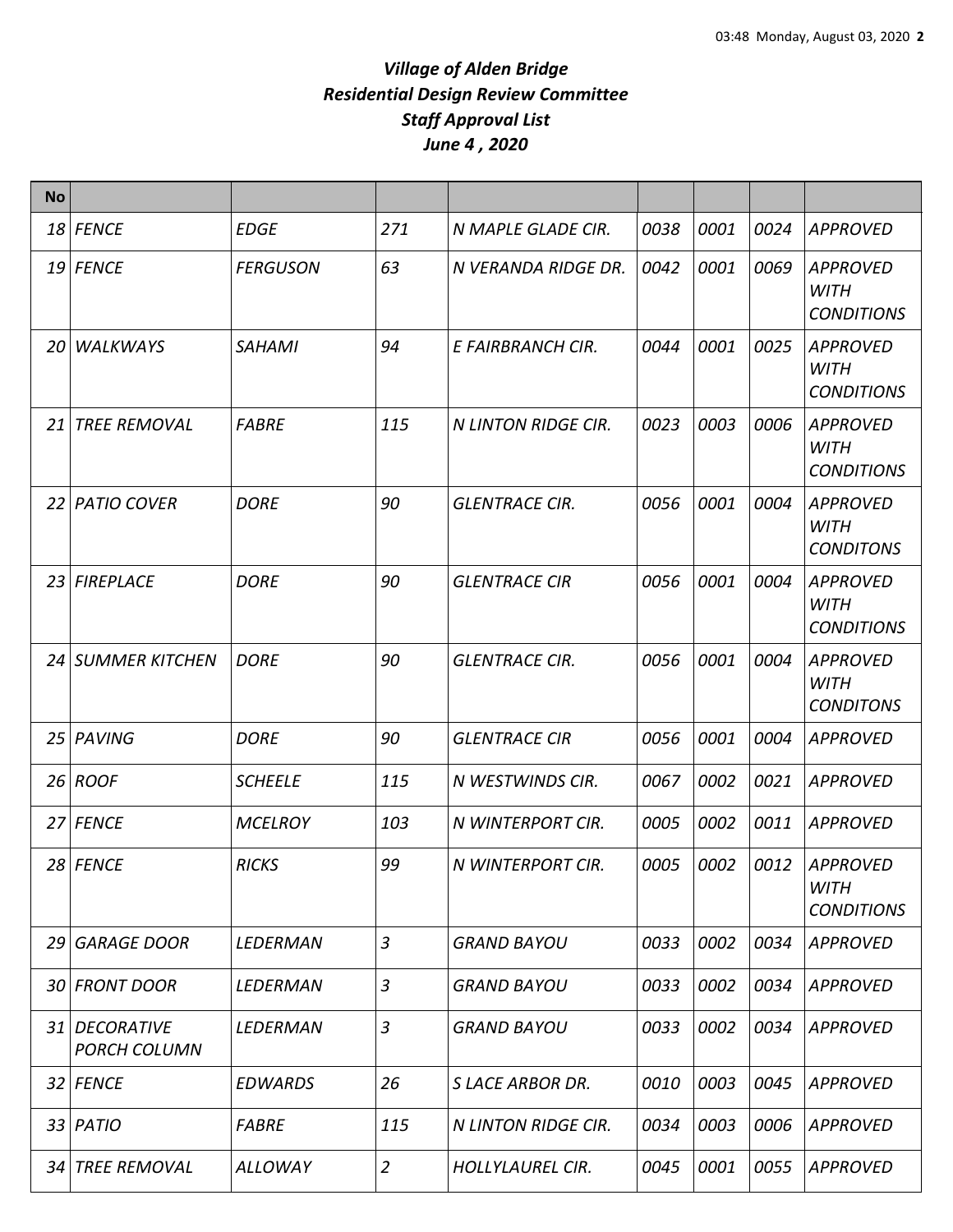| <b>No</b> |                                              |                  |                |                                             |      |      |      |                                                     |
|-----------|----------------------------------------------|------------------|----------------|---------------------------------------------|------|------|------|-----------------------------------------------------|
| 35        | <b>TREE REMOVAL</b>                          | <b>BROUSSARD</b> | $\mathfrak{Z}$ | WILD COLT PL.                               | 0009 | 0003 | 0022 | <b>APPROVED</b>                                     |
|           | 36 FENCE                                     | <b>WILLIAMS</b>  | 127            | <b>S MERRYWEATHER CIR.</b>                  | 0082 | 0001 | 0065 | <b>APPROVED</b><br><b>WITH</b><br><b>CONDITIONS</b> |
| 37        | POOL                                         | <b>ROSS</b>      | 109            | <b>W STOCKBRIDGE</b><br><b>LANDING CIR.</b> | 0017 | 0002 | 0009 | <b>APPROVED</b><br><b>WITH</b><br><b>CONDITIONS</b> |
|           | 38 FENCE                                     | <b>ROSS</b>      | 109            | <b>W STOCKBRIDGE</b><br><b>LANDING CIR.</b> | 0017 | 0002 | 0009 | <b>APPROVED</b><br><b>WITH</b><br><b>CONDITIONS</b> |
| 39        | <b>TREE REMOVAL</b>                          | <b>STEVENS</b>   | 19             | <b>ALMOND DALE</b>                          | 0073 | 0001 | 0025 | <b>APPROVED</b>                                     |
|           | 40 FENCE                                     | <b>CALVERT</b>   | 95             | S BRISTOL OAK CIR.                          | 001  | 0001 | 0038 | <b>APPROVED</b>                                     |
|           | 41 FENCE                                     | <b>BROMLEY</b>   | 187            | <b>W STEDHILL LOOP</b>                      | 0099 | 0002 | 0016 | <b>APPROVED</b>                                     |
| 42        | <b>TREE REMOVAL</b>                          | <b>BARNEY</b>    | 22             | <b>WINDFERN</b>                             | 0003 | 0003 | 0066 | <b>APPROVED</b>                                     |
|           | 43 FENCE                                     | <b>LEBOUEF</b>   | 123            | <b>S MERRYWEATHER CIR.</b>                  | 0082 | 0001 | 0065 | <b>APPROVED</b>                                     |
|           | 44 ROOF                                      | <b>HERRERA</b>   | 27             | PINE ISLAND PL.                             | 0036 | 0003 | 0026 | <b>APPROVED</b>                                     |
| 45        | <b>TREE REMOVAL</b>                          | <b>CREEK</b>     | 50             | <b>STONE CREEK PL.</b>                      | 0083 | 0005 | 0001 | <b>APPROVED</b><br><b>WITH</b><br><b>CONDITIONS</b> |
| 46        | <b>TREE REMOVAL</b>                          | <b>GALLAWAY</b>  | 103            | N PINEY PLAINS CIR.                         | 0007 | 0001 | 0054 | APPROVED                                            |
|           | 47 TRELLIS                                   | DAVID            | $\mathbf{3}$   | TIMBERLEA Pl.                               | 0063 | 0002 | 0023 | APPROVED                                            |
|           | 48 TRELLIS                                   | <b>DAVID</b>     | $\mathfrak{Z}$ | TIMBERLEA PI.                               | 0063 | 0002 | 0023 | <b>APPROVED</b>                                     |
|           | 49 TRELLIS                                   | <b>DAVID</b>     | $\overline{3}$ | TIMBERLEA PI.                               | 0063 | 0002 | 0023 | APPROVED                                            |
|           | 50 TRELLIS                                   | <b>DAVID</b>     | 3              | TIMBERLEA Pl.                               | 0063 | 0002 | 0023 | <b>APPROVED</b>                                     |
|           | $51$ DECK                                    | <b>DAVID</b>     | $\overline{3}$ | TIMBERLEA Pl.                               | 0063 | 0002 | 0023 | <b>APPROVED</b><br><b>WITH</b><br><b>CONDITIONS</b> |
| 52        | <b>COLOR CHANGE TO</b><br><b>GARAGE DOOR</b> | LEDERMAN         | $\mathfrak{Z}$ | <b>GRAND BAYOU</b>                          | 0033 | 0002 | 0034 | <b>APPROVED</b>                                     |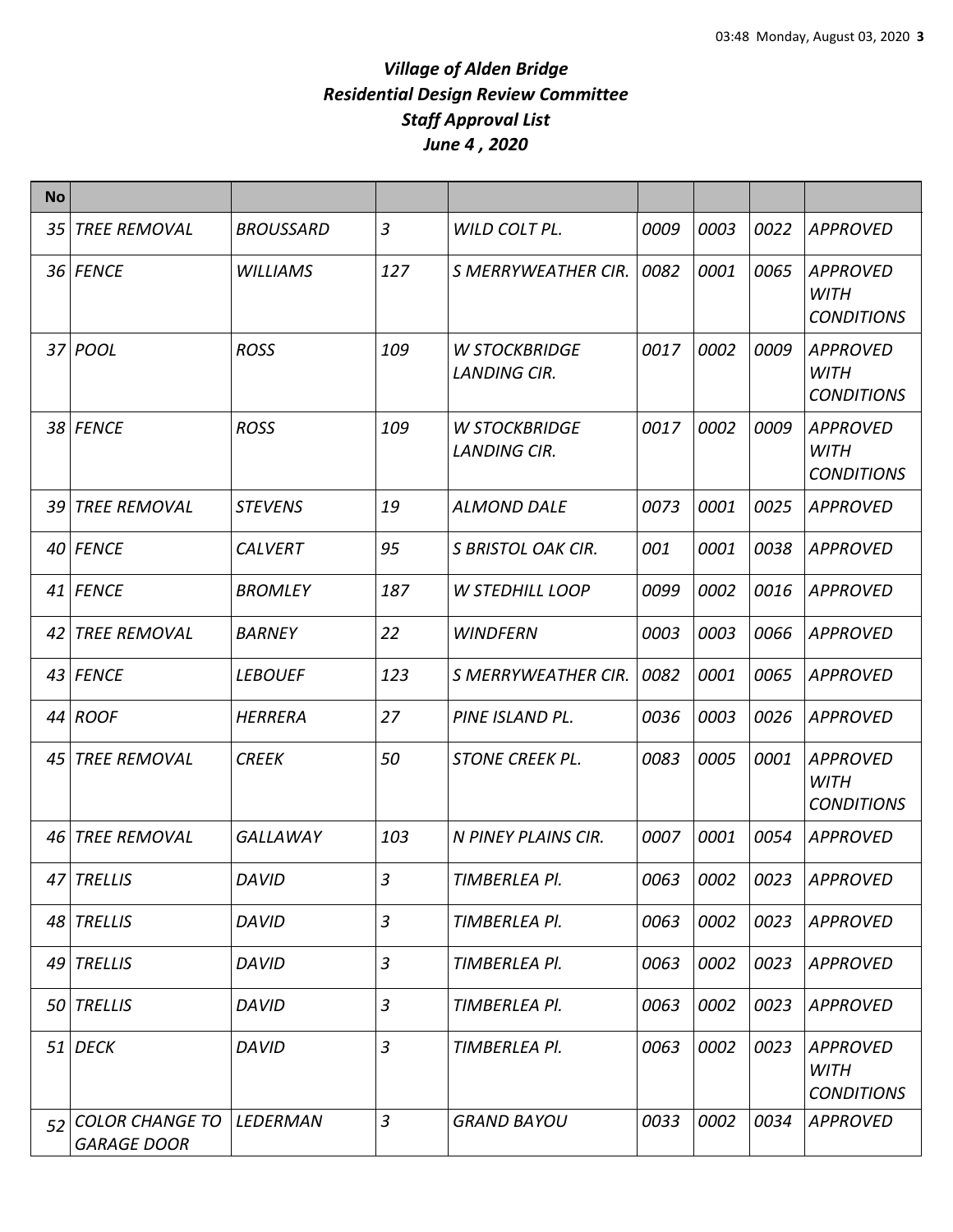| <b>No</b> |                     |                  |                |                            |      |      |      |                                                     |
|-----------|---------------------|------------------|----------------|----------------------------|------|------|------|-----------------------------------------------------|
| 53        | <b>COLOR</b>        | <b>KP ER</b>     | 51             | <b>COURTLAND GREEN ST.</b> | 0055 | 0002 | 0006 | <b>APPROVED</b><br><b>WITH</b><br><b>CONDITIONS</b> |
|           | 54 FENCE STAIN      | <b>BREDEHOFT</b> | 10             | <b>COTTAGE GREEN ST.</b>   | 0035 | 0004 | 0003 | <b>APPROVED</b>                                     |
|           | 55 FENCE            | <b>SYLVESTR</b>  | 35             | S PINEY PLAINS CIR.        | 0007 | 0001 | 0012 | <b>APPROVED</b><br><b>WITH</b><br><b>CONDTIIONS</b> |
|           | 56 PERGOLA          | <b>BLANCHARD</b> | 6              | <b>WRENS SONG PL.</b>      | 0010 | 0003 | 0075 | <b>APPROVED</b><br><b>WITH</b><br><b>CONDITIONS</b> |
|           | 57 SUMMER KITCHEN   | <b>BLANCHARD</b> | 6              | <b>WRENS SONG PL.</b>      | 0010 | 0003 | 0075 | <b>APPROVED</b><br><b>WITH</b><br><b>CONDITIONS</b> |
| 58        | <b>TREE REMOVAL</b> | <b>BILEN</b>     | 27             | <b>WILLOW POINT PL.</b>    | 0033 | 0001 | 0007 | APPROVED                                            |
|           | 59 ROOF             | <b>REFKA</b>     | $\overline{2}$ | <b>BLUFF CREEK PL.</b>     | 0073 | 0002 | 0001 | <b>APPROVED</b>                                     |
|           | 60 ROOF             | <b>DOUCET</b>    | 39             | S DOWNY WILLOW CIR.        | 0060 | 0001 | 0010 | <b>APPROVED</b>                                     |
|           | 61 FENCE STAIN      | <b>WARREN</b>    | 243            | <b>BRISTOL BEND CIR.</b>   | 0008 | 0002 | 0014 | <b>APPROVED</b>                                     |
|           | 62 FENCE            | <b>BALL</b>      | 6              | E COTTAGE GREEN ST.        | 0035 | 0004 | 0002 | <b>APPROVED</b>                                     |
| 63        | <b>FENCE STAIN</b>  | <b>STEWART</b>   | 11             | RYANWYCK PL.               | 0086 | 0001 | 0055 | <b>APPROVED</b>                                     |
|           | 64 FENCE            | <b>HOLDER</b>    | $\overline{3}$ | <b>WILLOW POINT PL.</b>    | 0033 | 0001 | 0001 | <b>APPROVED</b><br><b>WITH</b><br><b>CONDITIONS</b> |
| 65        | <b>WINDOWS</b>      | <b>TOUPS</b>     | 78             | W SIENNA PL.               | 0031 | 0001 | 0013 | <b>APPROVED</b>                                     |
|           | 66 TREE REMOVAL     | <b>KITTRELL</b>  | 10             | FLINTSHIRE PL.             | 0044 | 0002 | 0021 | <b>APPROVED</b><br><b>WTH</b><br><b>CONDITIONS</b>  |
| 67        | <b>STORAGE SHED</b> | LACY             | 79             | <b>BLACKSTAR PL.</b>       | 0057 | 0001 | 0061 | <b>APPROVED</b><br><b>WITH</b><br><b>CONDITIONS</b> |
|           | 68 FENCE            | <b>GARDNER</b>   | 18             | <b>W GREENVINE CT.</b>     | 0037 | 0002 | 0054 | <b>APPROVED</b><br><b>WITH</b><br><b>CONDITIONS</b> |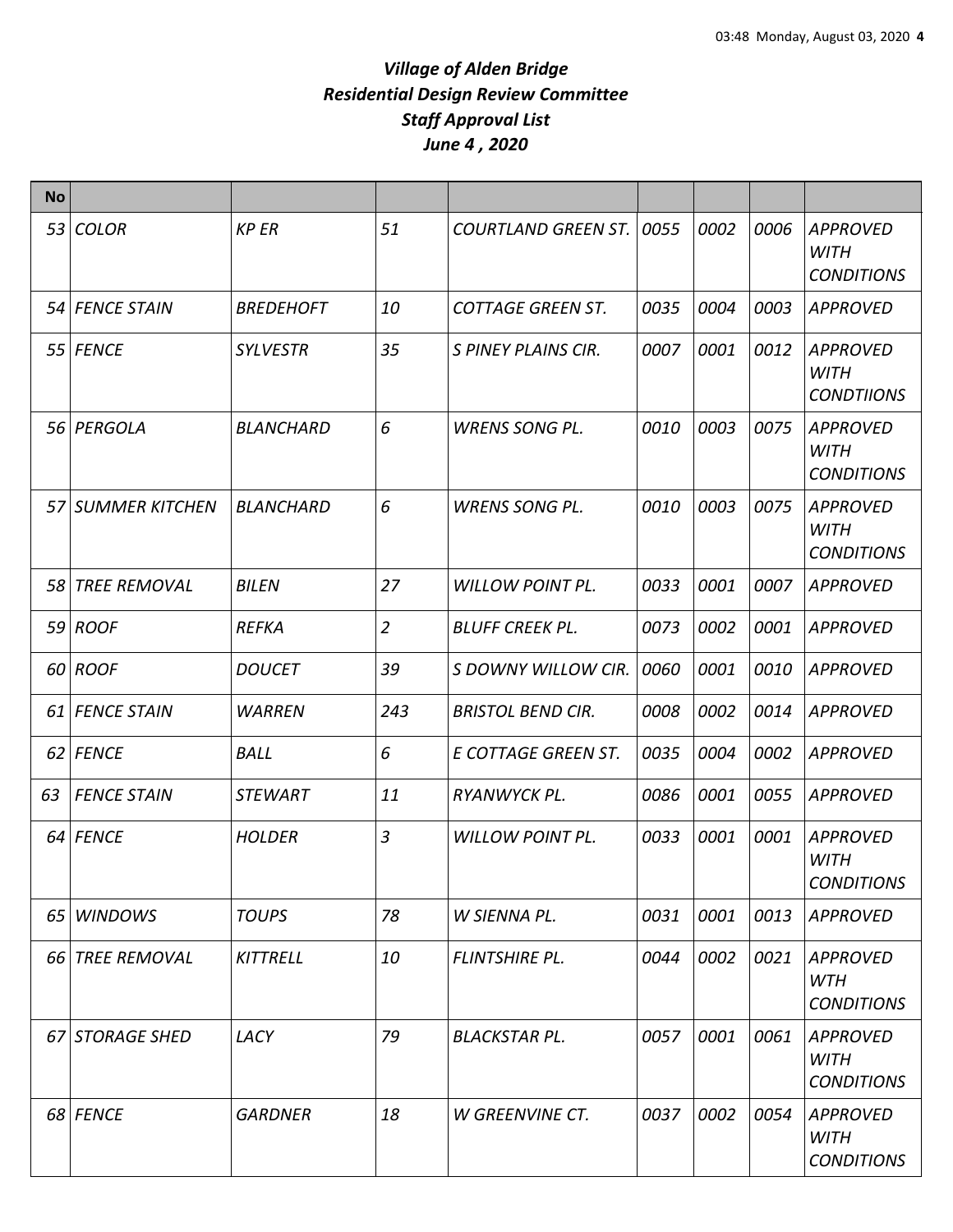| <b>No</b> |                                  |                   |     |                            |      |      |      |                                                     |
|-----------|----------------------------------|-------------------|-----|----------------------------|------|------|------|-----------------------------------------------------|
|           | 69 FENCE                         | <b>MCDUFFIE</b>   | 10  | <b>HOLLYLAUREL DR.</b>     | 0016 | 0001 | 0053 | <b>APPROVED</b>                                     |
|           | 70 GARAGE<br><b>CONSTRUCTION</b> | <b>LYCZKOWSKI</b> | 15  | TOWNSEND PL.               | 0003 | 0002 | 0047 | <b>APPROVED</b><br><b>WITH</b><br><b>CONDITIONS</b> |
|           | $71$ $A/C$ UNIT                  | <b>LYCZKOWSKI</b> | 15  | TOWNSEND PL.               | 0003 | 0002 | 0047 | <b>APPROVED</b><br><b>WITH</b><br><b>CONDITIONS</b> |
| 72        | <b>GENERATOR</b>                 | <b>DONVAN</b>     | 23  | E GREEN GABLES CIR.        | 0009 | 0001 | 0006 | <b>APPROVED</b><br><b>WITH</b><br><b>CONDITIONS</b> |
| 73        | <b>CARPORT</b>                   | <b>WARD</b>       | 3   | TOWNSEND PL.               | 0003 | 0002 | 0044 | <b>APPROVED</b><br><b>WITH</b><br><b>CONDITIONS</b> |
| 74        | <b>WINDOWS</b>                   | <b>CENTANNI</b>   | 15  | <b>SONNET GROVE CT.</b>    | 0018 | 0001 | 0020 | <b>APPROVED</b>                                     |
| 75 I      | <b>TREE REMOVAL</b>              | <b>BERSANI</b>    | 74  | <b>VALLEY OAK CIR.</b>     | 0051 | 0001 | 0019 | <b>APPROVED</b><br><b>WITH</b><br><b>CONDITIONS</b> |
| 76        | <b>COLOR</b>                     | <b>SIMS</b>       | 102 | S FLICKERING SUN CIR.      | 0093 | 0001 | 0057 | <b>APPROVED</b>                                     |
|           | 77 ROOF                          | <b>ISOM</b>       | 103 | E WHISTLERS BEN CIR.       | 0001 | 0002 | 0012 | <b>APPROVED</b>                                     |
|           | 78 TREE REMOVAL                  | <b>BRYANT</b>     | 39  | ALDEN GLEN DR.             | 0020 | 0001 | 0010 | <b>APPROVED</b><br><b>WITH</b><br><b>CONDITIONS</b> |
|           | 79 COLOR                         | <b>THOMASSON</b>  | 46  | E AUTUMN BRANCH<br>CIR.    | 0026 | 0002 | 0005 | <b>APPROVED</b>                                     |
|           | 80 COLOR                         | <b>ESCOBAR</b>    | 50  | E GREYWING CIR.            | 0060 | 004  | 0033 | <b>APPROVED</b>                                     |
|           | 81 SHUTTERS                      | <b>ESCOBAR</b>    | 50  | E GREYWING CIR.            | 0060 | 004  | 0033 | <b>APPROVED</b>                                     |
|           | 82 COLOR                         | <b>WALLACE</b>    | 10  | <b>BLUFF CREEK</b>         | 0073 | 0002 | 0003 | <b>APPROVED</b>                                     |
|           | 83 COLOR                         | LYNN              | 146 | S HOLLYLAUREL CIR.         | 0016 | 0001 | 0019 | <b>APPROVED</b>                                     |
|           | 84 WINDOWS                       | <b>WISKOFSKE</b>  | 47  | N MANORCLIFF PL.           | 0063 | 0002 | 0047 | <b>APPROVED</b>                                     |
|           | 85 COLOR                         | <b>ALTIERI</b>    | 115 | N WESTWINDS CIR.           | 0067 | 0002 | 0021 | <b>APPROVED</b>                                     |
|           | 86 ROOF                          | <b>COWAN WARD</b> | 30  | <b>COURTLAND GREEN ST.</b> | 0055 | 0003 | 0008 | <b>APPROVED</b>                                     |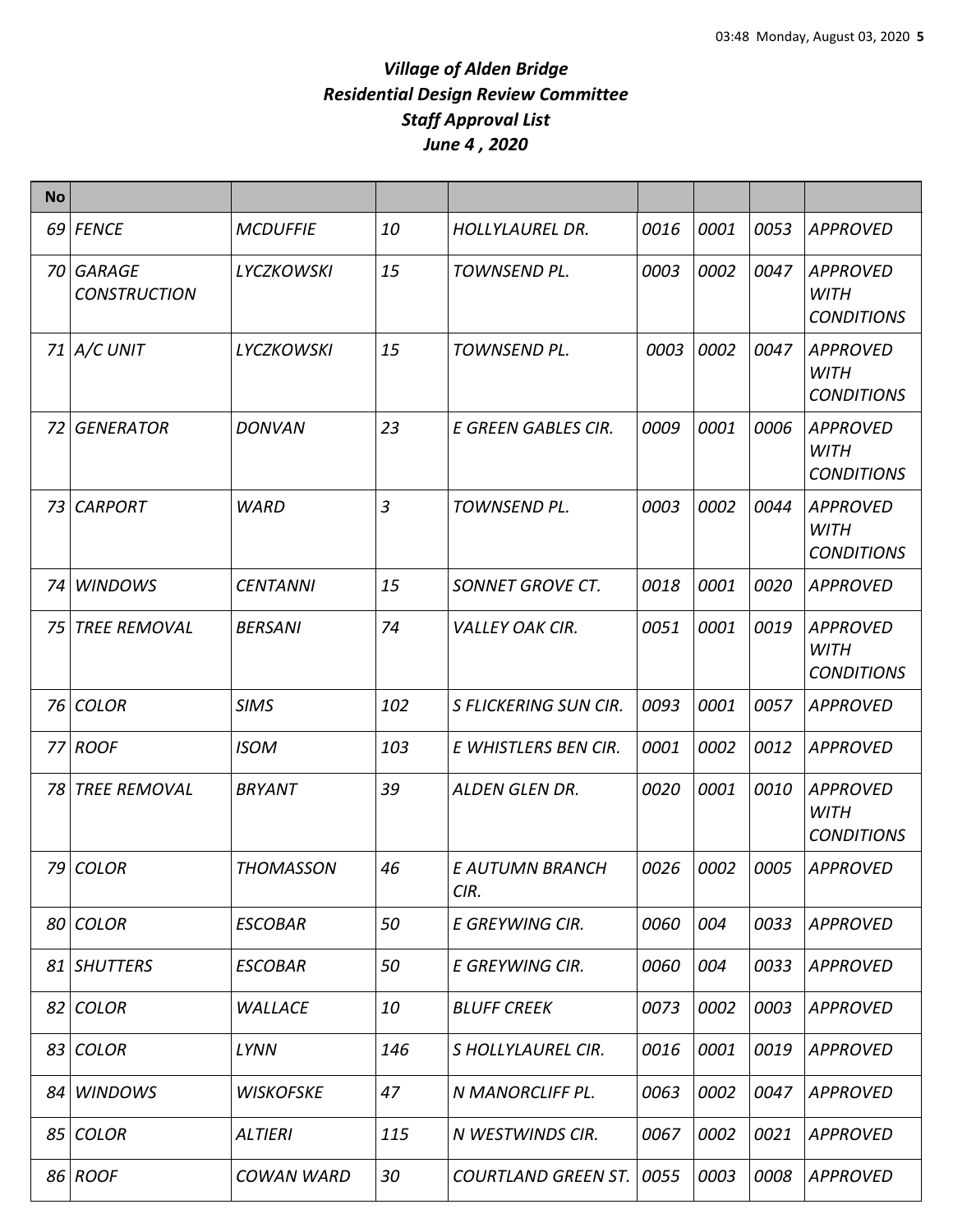| <b>No</b> |                  |                                                                                            |     |                                         |      |      |      |                                                     |
|-----------|------------------|--------------------------------------------------------------------------------------------|-----|-----------------------------------------|------|------|------|-----------------------------------------------------|
| 87        | <b>COLOR</b>     | <b>BLEVINS</b>                                                                             | 114 | N APPLE SPRINGS CIR.                    | 0059 | 0002 | 0025 | <b>APPROVED</b>                                     |
| 88        | <b>GENERATOR</b> | <b>FRED &amp; LIS</b><br><b>KOETTING LIVING</b><br><b>TRUST</b>                            | 51  | <b>S BENTON WOODS CIR.</b>              | 0043 | 0001 | 0017 | <b>APPROVED</b><br><b>WITH</b><br><b>CONDITONS</b>  |
|           | 89 FENCE         | <b>ALLEN</b>                                                                               | 131 | <b>S MERRYWEATHER CIR.</b>              | 0082 | 0001 | 0067 | <b>APPROVED</b>                                     |
|           | 90 DECK          | LIENHARD                                                                                   | 130 | <b>S WINTERPORT CIR.</b>                | 0005 | 0001 | 0016 | <b>APPROVED</b>                                     |
|           | 91 <i>POOL</i>   | <b>DRACKETT</b>                                                                            | 34  | <b>ROCKLEDGE DR.</b>                    | 0063 | 0001 | 0018 | <b>APPROVED</b><br><b>WITH</b><br><b>CONDITIONS</b> |
|           | 92 FIREPIT       | <b>DRACKETT</b>                                                                            | 34  | <b>ROCKLEDGE DR.</b>                    | 0063 | 0001 | 0018 | <b>APPROVED</b><br><b>WITH</b><br><b>CONDITIONS</b> |
|           | 93 FENCE         | <b>DRACKETT</b>                                                                            | 34  | <b>ROCKLEDGE DR.</b>                    | 0063 | 0001 | 0018 | <b>APPROVED</b><br><b>WITH</b><br><b>CONDITIONS</b> |
|           | 94 FENCE         | <b>CLIFFTON</b><br><b>KALIBJIAN LIVING</b><br><b>TRUST</b>                                 | 114 | E WHISTLERS BEND<br>CIR.                | 0081 | 0001 | 0012 | <b>APPROVED</b><br><b>WITH</b><br><b>CONDITIONS</b> |
|           | 95 FENCE         | <b>CLARK</b>                                                                               | 34  | <b>SHAWTHORNE</b><br><b>HOLLOW CIR.</b> | 0086 | 0001 | 0078 | <b>APPROVED</b>                                     |
|           | 96 PATIO COVER   | <b>LRCUREUX</b>                                                                            | 10  | <b>ROYAL RIDGE PL.</b>                  | 0037 | 0002 | 0012 | <b>APPROVED</b><br><b>WITH</b><br><b>CONDITIONS</b> |
|           | 97 <i>POOL</i>   | SHEELY                                                                                     | 162 | W GREYWING CIR.                         | 0006 | 0002 | 0012 | APPROVED<br><b>WITH</b><br><b>CONDITIONS</b>        |
|           | 98 FENCE         | <b>DANIEL</b>                                                                              | 35  | <b>JUNE BREEZE PL</b>                   | 0067 | 0002 | 0028 | APPROVED                                            |
|           | $99$ ROOF        | <b>JEAN BAPTISTE &amp;</b><br><b>EMILIE ENOMBO</b><br><b>NDJAGA LIVING</b><br><b>TRUST</b> | 151 | <b>BETHANY BEND DR.</b>                 | 0036 | 0003 | 0042 | APPROVED                                            |
|           | 100 FENCE        | <b>HAMRICK</b>                                                                             | 239 | <b>BRISTOL BEND CIR.</b>                | 0008 | 0002 | 0013 | <b>APPROVED</b><br><b>WITH</b><br><b>CONDITIONS</b> |